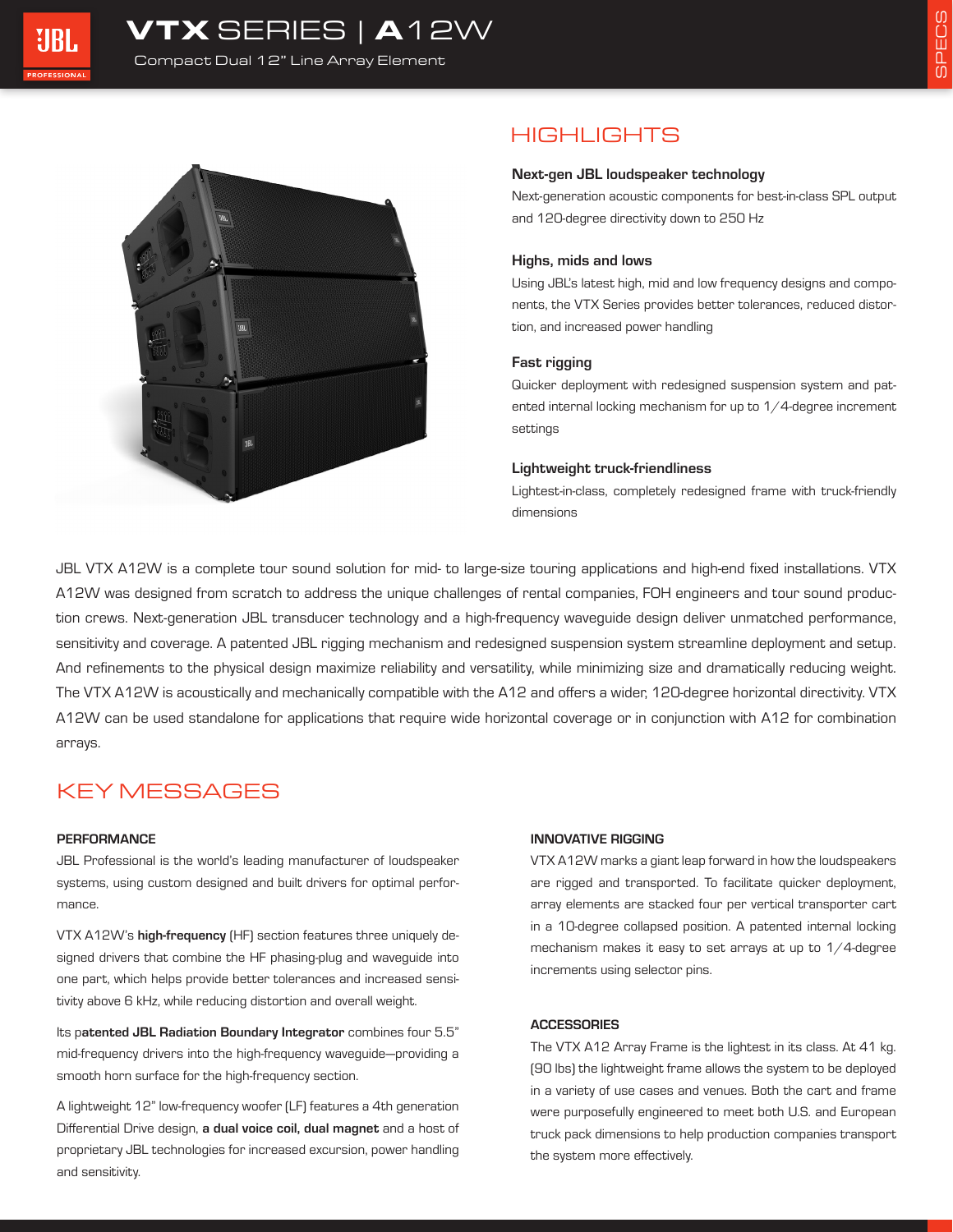SPECS



# TECHNICAL SPECIFICATIONS

### **SYSTEM**

|                                        | Frequency Range [-10 dB]: 46 Hz - 19 kHz (Preset: VTX A12W) |
|----------------------------------------|-------------------------------------------------------------|
| Coverage Pattern (-6dB)                |                                                             |
| Horizontal:                            | 120 degrees nominal (250Hz - 16kHz)                         |
| Vertical:                              | Varies with array size and configuration                    |
| System Input Power Rating <sup>1</sup> |                                                             |
| LF :                                   | 2 x 800W Continuous (IEC $/100$ hour)                       |
| MF:                                    | 400W Continuous (IEC / 100 hour)                            |
| HF:                                    | 150W Continuous (IEC / 100 hour)                            |
| Maximum Peak Output <sup>2</sup> :     | 146dB (Preset: VTX A12W)                                    |
| <b>System Processing:</b>              | Crown Audio I-Tech 12000HD                                  |
|                                        | Crown Audio I-Tech 4x3500HD                                 |
|                                        |                                                             |
| <b>System Impedance</b>                |                                                             |
|                                        | $LF: 2 \times 8$ ohms                                       |
| $P = P$                                | $\sim$ $\sim$ $\sim$                                        |

MF: 8 ohms HF: 8 ohms

#### **TRANSDUCERS**

Low Frequency: 2 x JBL 2264H, 12in diameter, dual 3in diameter voice coil, Neodymium Differential Drive Mid Frequency : 4 x JBL 2165H, 5.5in diameter, dual 2in diameter voice coil, Neodymium Differential Drive High Frequency : 3 x JBL 2423K, 2in diameter annular diaphragm, 2in diameter voice coil, Neodymium Magnet

| <b>ENCLOSURE</b>                     |                                                                                                                           |
|--------------------------------------|---------------------------------------------------------------------------------------------------------------------------|
|                                      | Construction: 18mm and 15mm , 11-ply Finnish birch plywood, Black DuraFlex <sup>™</sup> finish, integral recessed handles |
|                                      | <b>IP Rating<sup>3</sup>: IP55 EN (60529)</b>                                                                             |
|                                      | <b>UV Rating: 6 (ISO105-BO1)</b>                                                                                          |
|                                      | <b>Suspension:</b> Captive suspension plates, quick-release pins, auto-locking mechanism for setting angles               |
|                                      | <b>Inter-enclosure Angle:</b> 0.25, 0.5, 1, 1.5, 2, 2.5, 3, 4, 6, 8, 10                                                   |
|                                      | <b>Grill</b> : Powder coated 14-guage hex-perforated steel with acoustically transparent black cloth backing              |
| <b>Connectors</b>                    |                                                                                                                           |
|                                      | <b>Type:</b> Neutrik <sup>®</sup> SpeakON <sup>®</sup> NL-8 (2x)                                                          |
|                                      | <b>Pin Assignments:</b> Pins $1 \pm$ [LF], Pins $2 \pm$ [LF],                                                             |
|                                      | Pins $3 \pm$ [MF], Pins $4 \pm$ [HF]                                                                                      |
| Dimensions $(H \times W \times D)$ : | 330.2mm x 1118mm x 495.3mm                                                                                                |
|                                      | 13.0in x 44.0in x 19.5in                                                                                                  |
|                                      | <b>Net Weight:</b> $60.8$ kg $(134.0$ lbs)                                                                                |

#### Footnotes:

1: IEC Standard: IEC shaped noise with 6dB crest factor based on nominal impedance and a duration of 100 hours<br>2: Peak, unweighted SPL, measured under full-space conditions at 1 meter using broadband pink noise with a 12dB

3: Front face at 0 degree or greater down angle to allow the cabinet to drain water. Suspension components fully weather rated for indoor or covered outdoor conditions where humidity is nominally under 50% and not local to bodies of corrosive materials

JBL continually engages in research related to product improvement. Some materials, production methods and design refinements are introduced into existing products without notice as a routine expression of that philosophy. For this reason, any current JBL product may differ in some respect from its published description, but will always equal or exceed the original design specifications unless otherwise stated.